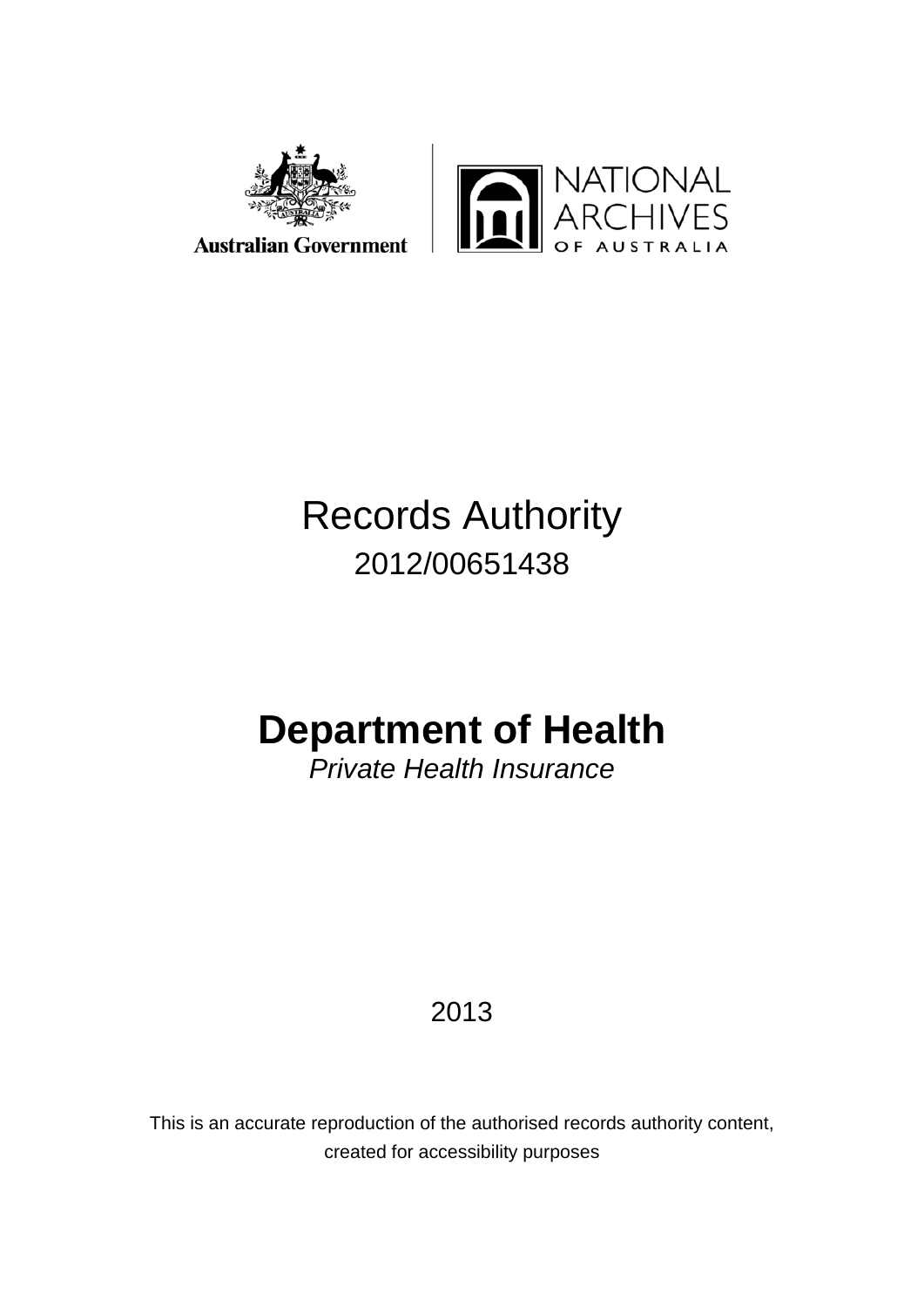#### **CONTENTS**

|                                                                              | $\overline{\mathbf{3}}$ |
|------------------------------------------------------------------------------|-------------------------|
|                                                                              |                         |
|                                                                              | -5                      |
| <b>PRIVATE HEALTH INSURANCE EXAMPLE THE SET OF STATE IN STATE OF STATE I</b> |                         |

© Commonwealth of Australia 2013

This work is copyright. Apart from any use as permitted under the *Copyright Act 1968,* no part may be reproduced by any process without prior written permission from the National Archives of Australia. Requests and inquiries concerning reproduction and rights should be directed to the Publications Manager, National Archives of Australia, PO Box 7425, Canberra Business Centre ACT 2610, Australia.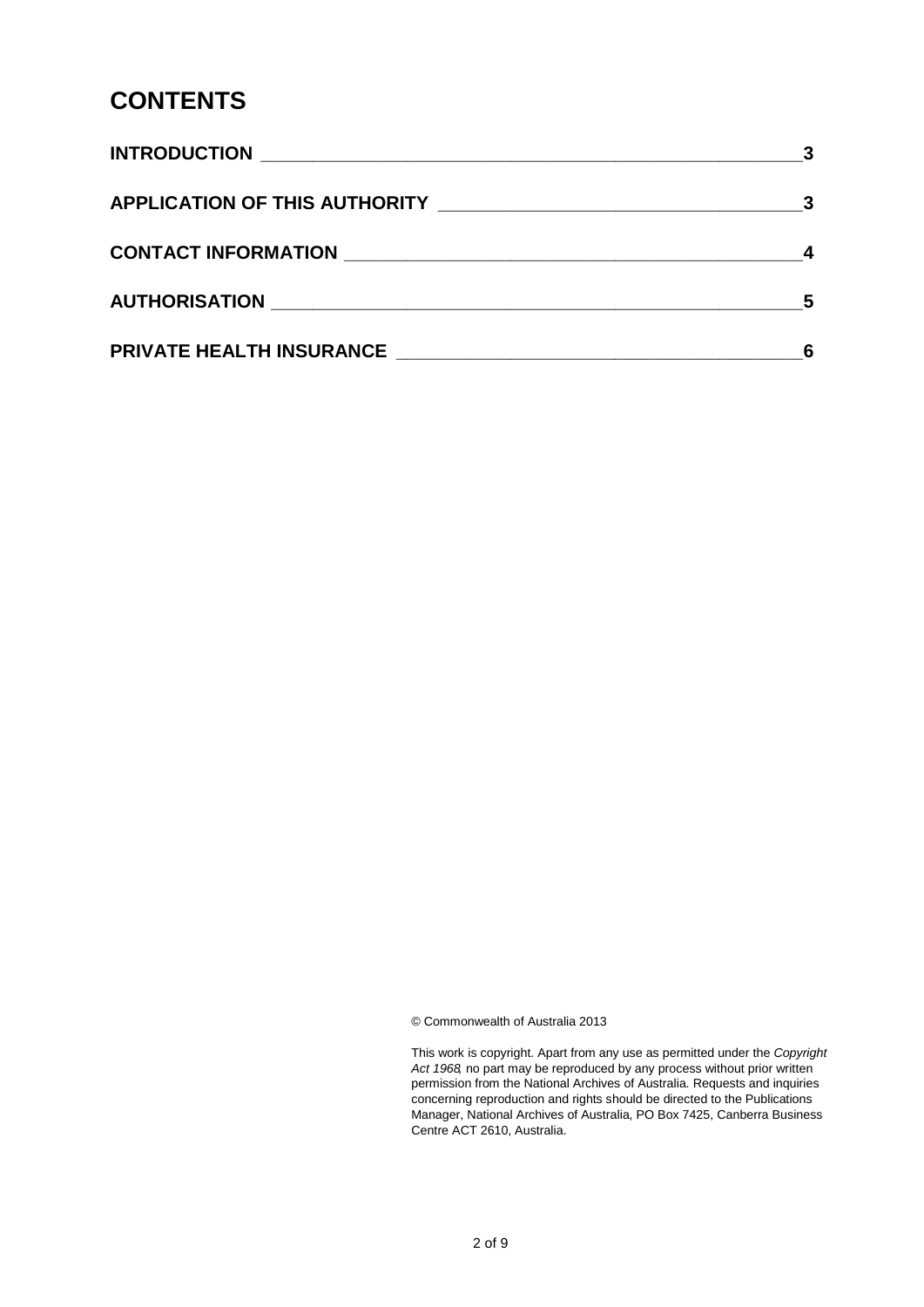#### <span id="page-2-0"></span>**INTRODUCTION**

The Department of Health and the National Archives of Australia have developed this Records Authority to set out the requirements for keeping or destroying records for the core business of Private Health Insurance. It represents a significant commitment on behalf of the Department of Health to understand, create and manage the records of its activities.

This Authority is based on the identification and analysis of the business of the Department of Health. It takes into account the agency's legal and organisational records management requirements, and the interests of stakeholders, the agency and the National Archives of Australia.

The Authority sets out those records that need to be retained as national archives and specifies the minimum length of time that temporary records need to be kept. This Authority gives the Department of Health permission under the *Archives Act 1983*, for the destruction of the temporary records described after the minimum retention period has expired. Retention periods for these temporary records are based on: an assessment of business needs; broader organisational accountability requirements; and community expectations, and are approved by the National Archives of Australia on the basis of information provided by the agency.

As changes in circumstances may affect future records management requirements, the periodic review of this Authority is recommended. All amendments must be approved by the National Archives.

### <span id="page-2-1"></span>**APPLICATION OF THIS AUTHORITY**

- 1. This Authority is to be used to determine how long records must be kept. Records are matched to the relevant core business and records class in the Authority:
	- Where the minimum retention period has expired and the records are not needed for agency business they should be destroyed as authorised in this Authority;
	- Records that have not reached the minimum retention period must be kept until they do; and
	- Records that are identified as Retain as national archives (RNA) are to be transferred to the National Archives of Australia for preservation.
- 2. This Authority should be used in conjunction with general records authorities such as:
	- the Administrative Functions Disposal Authority (AFDA) and/or AFDA Express issued by the National Archives to cover business processes and records common to Australian Government agencies; and
	- General Records Authority (31) For source (including original) records that have been copied, converted or migrated.
- 3. The Normal Administrative Practice (NAP) provision of the *Archives Act 1983* gives agencies permission to destroy certain records without formal authorisation. This usually occurs where records are duplicated, facilitative or for short-term use only. NAP does not replace arrangements agreed to in this Authority but can be used as a tool to assist in identifying records for destruction together with an agency's Records Authority or Authorities, and with AFDA and AFDA Express. The National Archives recommends that agencies develop and implement a Normal Administrative Practice policy. Advice and guidance on destroying records as a normal administrative practice and on how to develop an agency NAP policy is available from the National Archives' website at **[www.naa.gov.au](http://www.naa.gov.au/)**.
- 4. Records that are reasonably likely to be needed as evidence in a current or future judicial proceeding or are subject to a request for access under the *Archives Act 1983,* the *Freedom of Information Act 1982* or any other relevant Act must not be destroyed until the action has been completed.
- 5. Records subject to a disposal freeze must not be destroyed until the freeze has been lifted. Further information about disposal freezes and whether they affect the application of this Authority is available from the National Archives website at **[www.naa.gov.au](http://www.naa.gov.au/)**.
- 6. Where the method of recording information changes (for example from a manual system to an electronic system, or when information is migrated from one system to a new system) this Authority can still be applied, providing the records document the same core business. The information must be accessible for the period of time prescribed in this Authority. The Department of Health will need to maintain continuing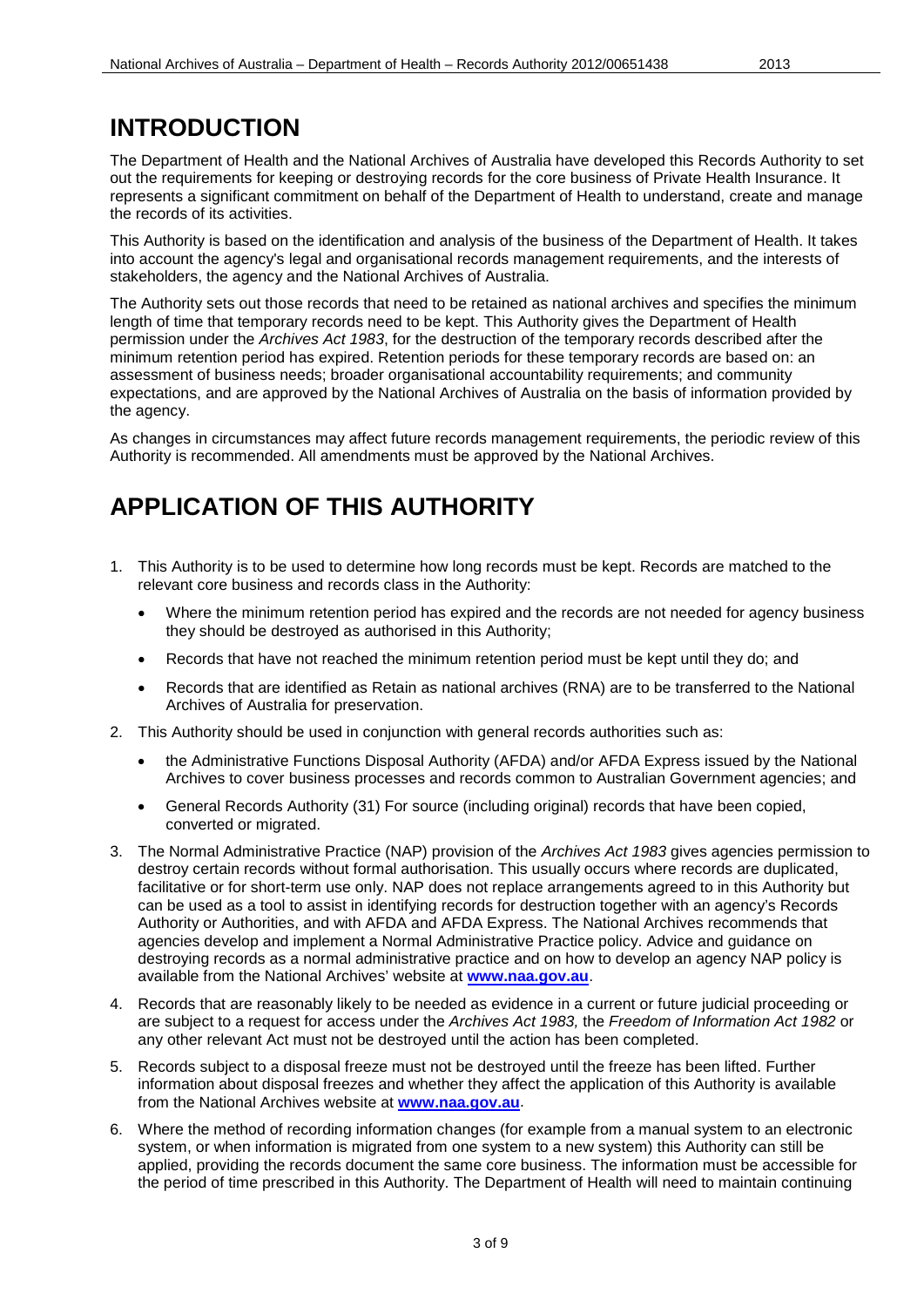access to the information, including digital information, for the periods prescribed in this records authority or until the information is transferred into the custody of the National Archives.

- 7. In general, retention requirements indicate a minimum period for retention. The Department of Health may extend minimum retention periods if it considers that there is an administrative need to do so, without further reference to the National Archives. Where the Department of Health believes that its accountability will be substantially compromised because a retention period or periods are not adequate, it should contact the National Archives for review of the retention period.
- 8. Records coming within 'Retain as national archives' classes in this Authority have been determined to be part of the archival resources of the Commonwealth under Section 3C of the *Archives Act 1983*. The determination of Commonwealth records as archival resources of the Commonwealth obliges agencies to transfer the records to the National Archives when they cease to be current and, in any event, within 15 years of the records coming into existence, under Section 27 of the *Archives Act 1983*.
- 9. Records in the care of agencies should be appropriately stored, managed and preserved. Agencies need to meet this obligation to ensure that the records remain authentic and accessible over time. Under Section 31 of the *Archives Act 1983*, access arrangements are required for records that become available for public access including those records that remain in agency custody.
- 10. Appropriate arrangements should be made with the National Archives when records are to be transferred into custody. The National Archives accepts for transfer only those records designated as national archives.
- 11. Advice on how to use this Authority is available from the Department of Health records manager. If there are problems with the application of the Authority that cannot be resolved, please contact the National Archives.

#### <span id="page-3-0"></span>**CONTACT INFORMATION**

For assistance with this authority or for advice on other records management matters, please contact the National Archives' Agency Service Centre.

Queen Victoria Terrace Tel: (02) 6212 3610 Parkes ACT 2600 Farkes ACT 2600 Fax: (02) 6212 3989 PO Box 7425 Email: **[recordkeeping@naa.gov.au](mailto:recordkeeping@naa.gov.au)** Canberra Business Centre ACT 2610 Website: **[www.naa.gov.au](http://www.naa.gov.au/)**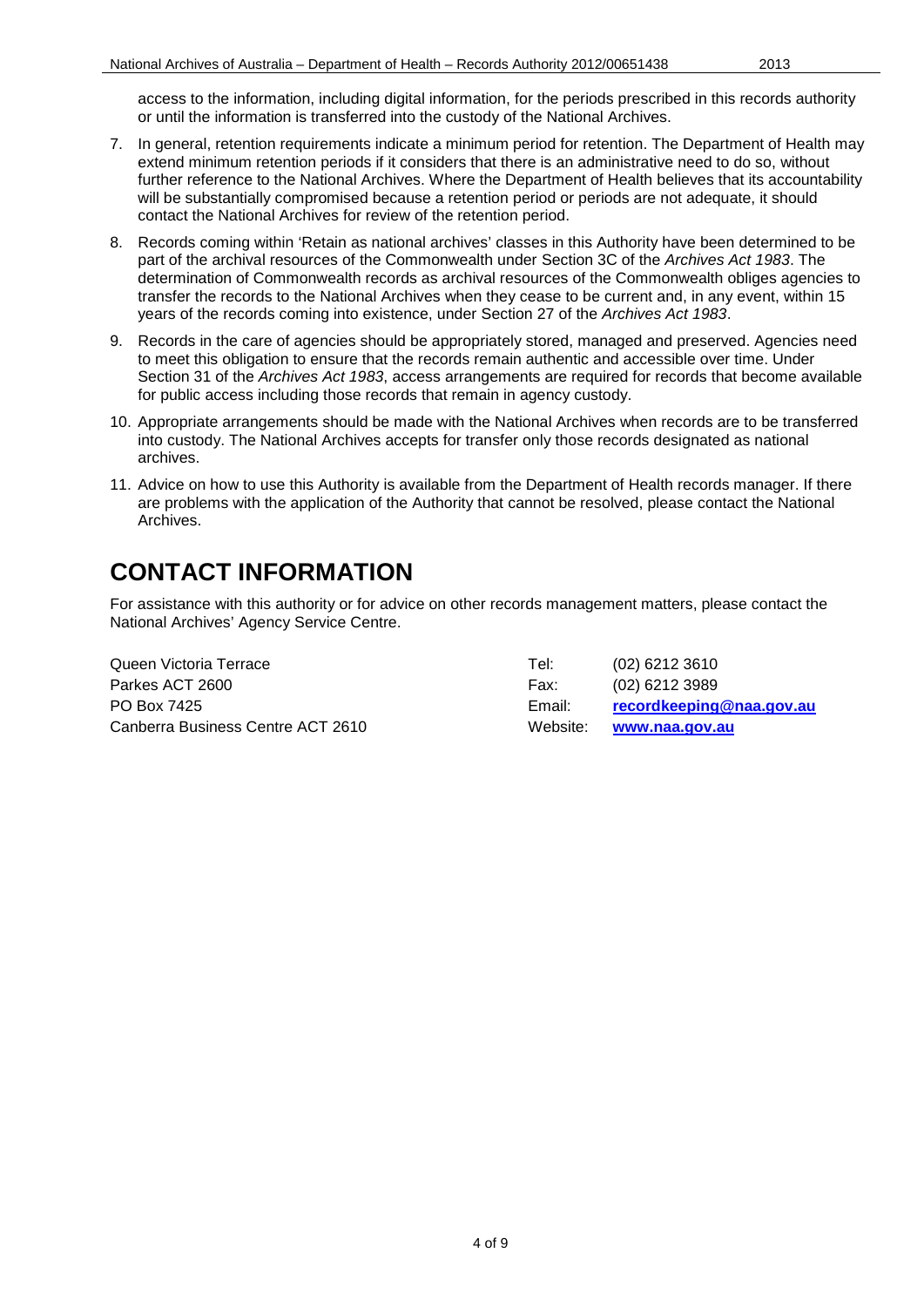#### <span id="page-4-0"></span>**AUTHORISATION**

#### **RECORDS AUTHORITY 2012/00651438**

| Person to whom notice of<br>authorisation is given: | Ms Jane Halton PSM<br>Secretary<br>Department of Health<br><b>GPO Box 9848</b> |
|-----------------------------------------------------|--------------------------------------------------------------------------------|
|                                                     | Canberra ACT 2601                                                              |

| <b>Purpose:</b>     | Authorises arrangements for the disposal of records in accordance with<br>Section 24(2)(b) of the Archives Act 1983.                                                                            |
|---------------------|-------------------------------------------------------------------------------------------------------------------------------------------------------------------------------------------------|
|                     | Determines records classed as 'Retain as national archives' in this<br>Records Authority to be part of the archival resources of the<br>Commonwealth under Section 3C of the Archives Act 1983. |
|                     |                                                                                                                                                                                                 |
| <b>Application:</b> | All core business records relating to Private Health Insurance.                                                                                                                                 |
|                     |                                                                                                                                                                                                 |

This authority gives permission for the destruction, retention or transfer to the National Archives of Australia of the records described. This authority will apply only with the consent of the agency currently responsible for the business documented in the records described.

| <b>Authorised by</b>                                             | Date of issue:   |
|------------------------------------------------------------------|------------------|
| Len Marsden                                                      | 11 December 2013 |
| <b>Acting Director-General</b><br>National Archives of Australia |                  |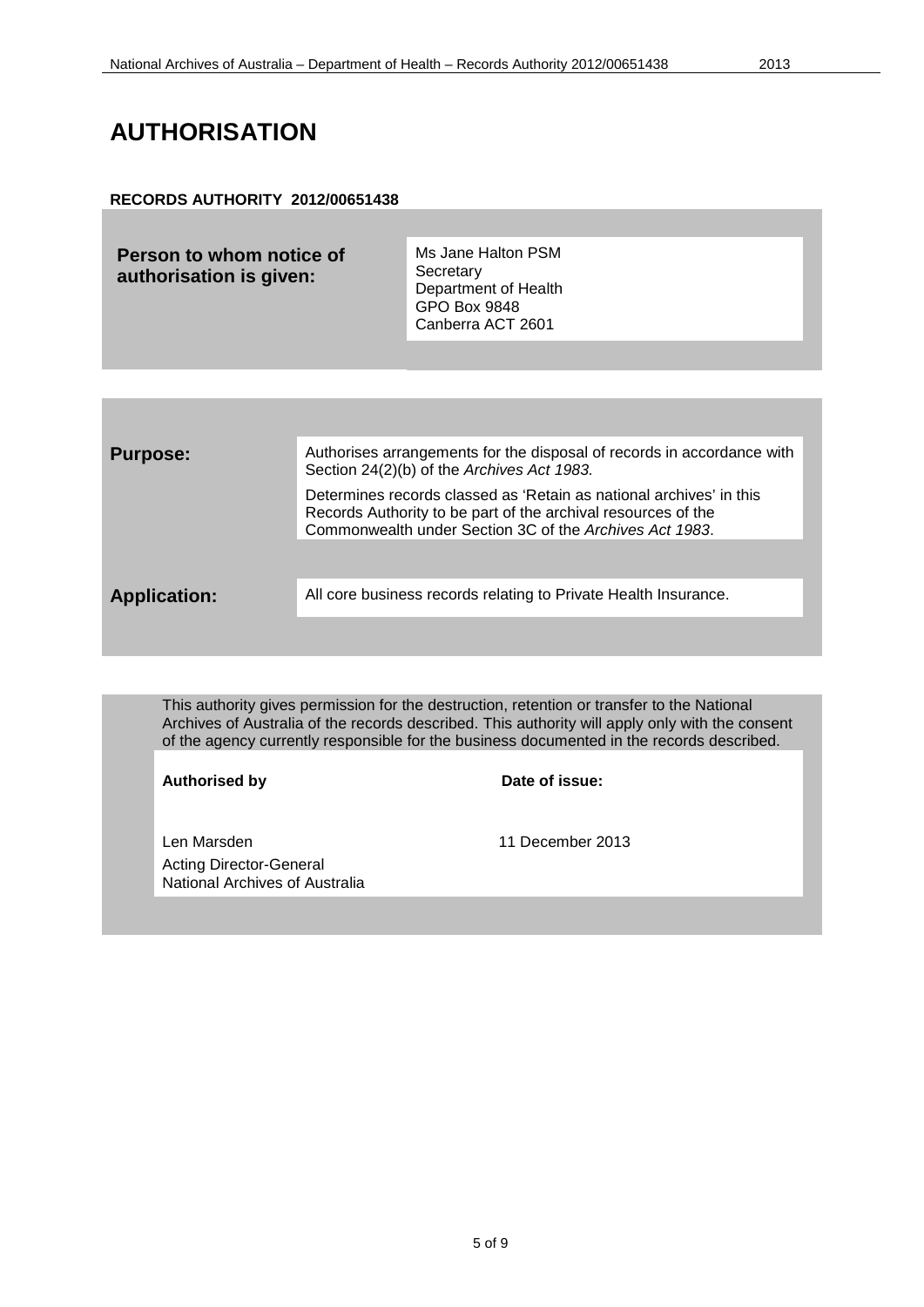<span id="page-5-0"></span>The core business of improving the sustainability of private health insurance and regulating the private health insurance industry.

The core tasks associated with private health insurance include:

- developing, implementing and reviewing private health insurance related policies, plans, strategies, and programs;
- processing notifications received from private health insurers regarding changes to insurer rules;
- exchanging information with private health insurers regarding changes to insurer rules;
- assessing annual private health insurance premium submissions for approval;
- declaring facilities as hospitals;
- undertaking enforcement activities to ensure compliance by private health insurers with the governing legislation, secondary legislation and other requirements;
- developing and maintaining the schedule of prostheses that private health insurers are required to pay benefits for (ie the Prostheses List), and implementing recommendations that impact on arrangements for devices on the list;
- negotiating, establishing, managing and reviewing agreements with stakeholders;
- interpreting, reviewing, implementing changes and providing advice on the overseas students' health cover deed;
- collecting and compiling private health insurance related data;
- managing exemptions and appeals;
- providing funding to agencies; and
- contributing to departmental or other agency reforms.

The performance of the core business is supported by general administrative tasks such as:

- providing or receiving advice and other forms of information on private health insurance policy, legislative requirements, regulation, and program management issues;
- developing, implementing and reviewing private health insurance processes, systems and procedures;
- undertaking research and providing data to third parties undertaking surveys;
- liaising and consulting with internal and external stakeholders;
- managing and participating in internal and external meetings and committees;
- preparing and presenting speeches and addresses;
- developing reports and submissions;
- arranging and attending conferences and seminars;
- identifying, assessing and managing risks;
- managing and responding to enquiries and feedback from the public; and
- planning, conducting and facilitating audits.

#### *Cross References to AFDA Express records authority*

*For the preparation of budget estimates, budget proposals, cost modelling, and making financial transactions, use FINANCIAL MANAGEMENT.*

*For development of legislation, including liaising with relevant stakeholders, use GOVERNMENT RELATIONS and/or STRATEGIC MANAGEMENT.*

*For advice to the portfolio Minister and ministerial and cabinet submissions, use GOVERNMENT RELATIONS.*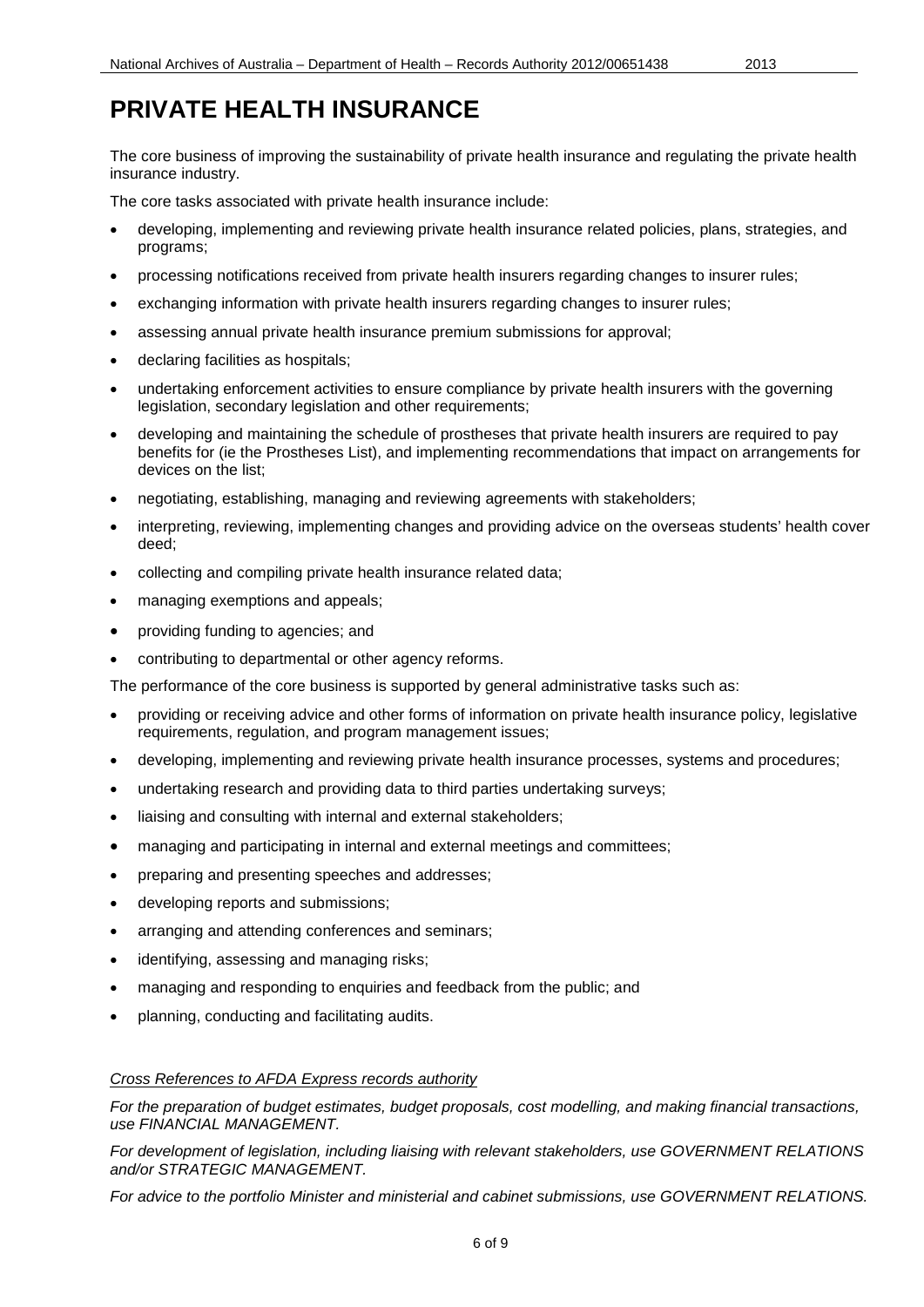*For the management of information and datasets collection, use INFORMATION MANAGEMENT and/or TECHNOLOGY & TELECOMMUNICATIONS.* 

*For the procurement of goods and services, use PROCUREMENT.*

*Cross References to other records authorities*

*For records documenting statutory and non-statutory advisory bodies, including the Prostheses List Advisory Committee, use the ADVISORY BODIES General Records Authority 26.*

| <b>Class no</b> | <b>Description of records</b>                                                                                                                                                                                                                                                                                                                                                                                                                                                                                                                        | <b>Disposal</b><br>action         |
|-----------------|------------------------------------------------------------------------------------------------------------------------------------------------------------------------------------------------------------------------------------------------------------------------------------------------------------------------------------------------------------------------------------------------------------------------------------------------------------------------------------------------------------------------------------------------------|-----------------------------------|
| 61281           | The following significant records documenting:<br>development and implementation of national and high-level internal<br>policies, programs, plans, frameworks and strategies developed to<br>support private health insurance. Includes policies supporting the<br>sustainability of private health insurance for consumers, such as the<br>Private Health Insurance Rebate, the Medicare Levy Surcharge, and the<br>annual premium approval process;                                                                                                | Retain as<br>national<br>archives |
|                 | development of private health insurance rules registered as legislative<br>$\bullet$<br>instruments;<br>private health insurance premium approval process. Includes financial<br>$\bullet$                                                                                                                                                                                                                                                                                                                                                           |                                   |
|                 | analysis reports, minutes to the Minister, Ministerial decisions, and<br>appeals;                                                                                                                                                                                                                                                                                                                                                                                                                                                                    |                                   |
|                 | declaring a facility as a hospital. Includes research, correspondence,<br>$\bullet$<br>copies of the declaration made by the Minister or delegate, relevant<br>summary records/registers and records documenting the revoking or<br>withdrawal of the declaration;                                                                                                                                                                                                                                                                                   |                                   |
|                 | development, management and maintenance of the listing of approved<br>$\bullet$<br>prostheses and associated benefit levels to be funded by private health<br>insurers in accordance with relevant health legislation and regulations,<br>currently known as the Schedule to the Private Health Insurance<br>(Prostheses) Rules (the 'Prostheses List'). Includes the master version of<br>the Prostheses List and datasets and associated information about the<br>data fields (eg data dictionaries and data repositories);                        |                                   |
|                 | exemptions granted and appeals or reviews of decisions made by the<br>$\bullet$<br>agency or by the Minister, or their delegate, under relevant legislation that<br>are precedent setting, relate to issues that are controversial or of public<br>interest, or result in significant changes to agency policy, programs or<br>processes. Includes exemptions to the requirement for lifetime health<br>cover granted to individuals. Includes correspondence, records of appeals<br>and exemptions (including decisions), legal advice, and briefs; |                                   |
|                 | development of high-level reports relating to the core business. Includes<br>final versions, stakeholder consultation and supporting research;                                                                                                                                                                                                                                                                                                                                                                                                       |                                   |
|                 | high-level advice given to or received by major stakeholders in support of<br>the core business. Includes final versions of formal advice, submissions,<br>supporting research and briefs;                                                                                                                                                                                                                                                                                                                                                           |                                   |
|                 | external and high-level internal committees relating to the core business<br>where the agency provides the Secretariat, is the Australian<br>Government's main representative, or plays a prominent or central role.<br>Includes establishment documentation, agenda, final versions of minutes,<br>reports, briefing notes and tabled papers;                                                                                                                                                                                                       |                                   |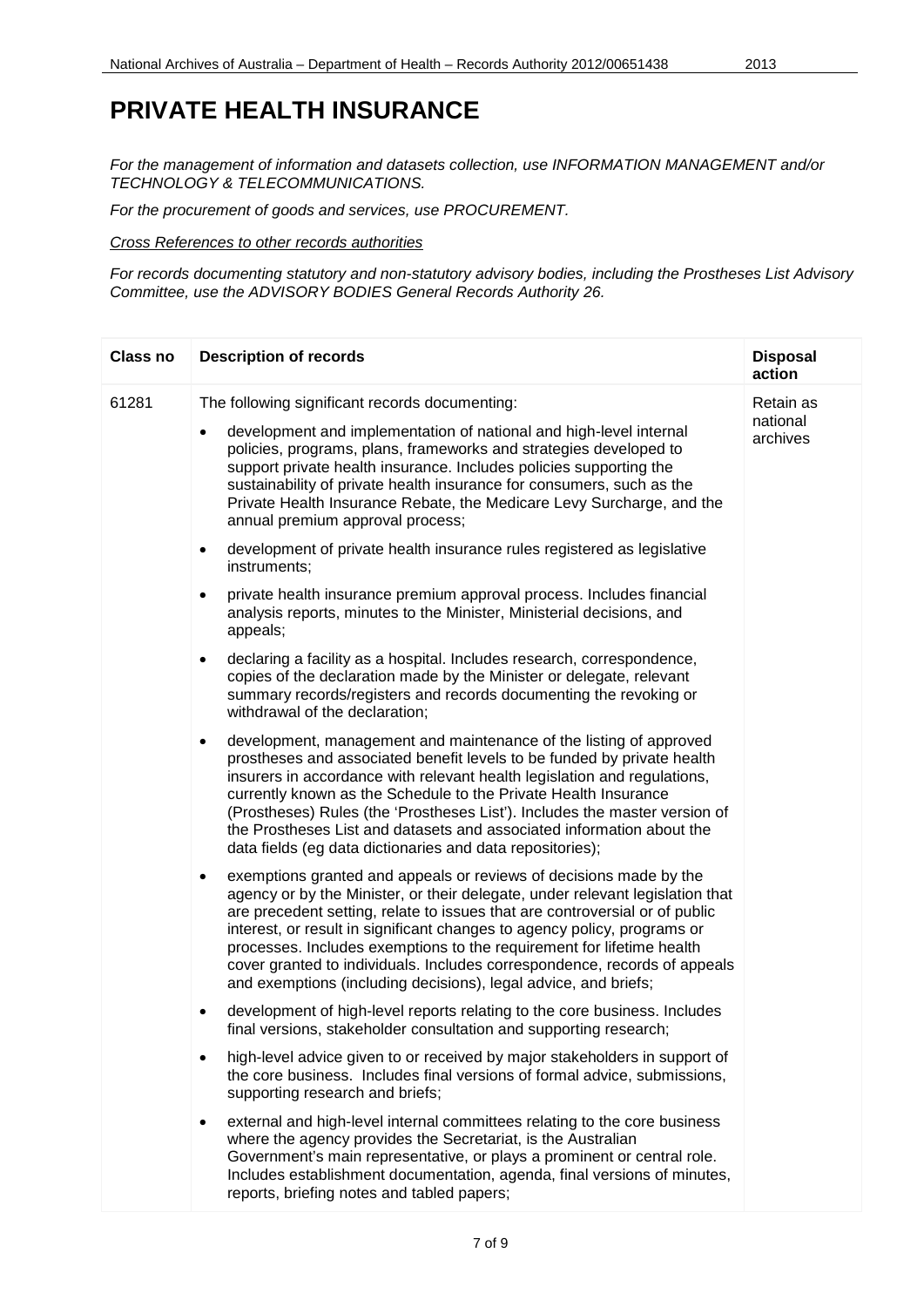| <b>Class no</b> | <b>Description of records</b>                                                                                                                                                                                                                                                                                                                                                                                                                                                                                                                                                | <b>Disposal</b><br>action |
|-----------------|------------------------------------------------------------------------------------------------------------------------------------------------------------------------------------------------------------------------------------------------------------------------------------------------------------------------------------------------------------------------------------------------------------------------------------------------------------------------------------------------------------------------------------------------------------------------------|---------------------------|
| 61281<br>(cont) | national and sector-wide reviews of private health insurance, including<br>$\bullet$<br>major drafts, submissions and final reports;                                                                                                                                                                                                                                                                                                                                                                                                                                         |                           |
|                 | outcomes of major internal reviews where the review: investigates<br>$\bullet$<br>controversial matters or matters of public interest; has far reaching<br>implications for the provision of private health insurance, or results in<br>significant changes to agency policy, programs or processes;                                                                                                                                                                                                                                                                         |                           |
|                 | signed versions of significant agreements and contracts (including<br>$\bullet$<br>contracts under seal) and supporting documents, where the contracts and<br>agreements: relate to the provision of funding to States and Territories<br>and other Australian Government agencies; are controversial or ground-<br>breaking in nature; or, substantially impact upon the provision of private<br>health insurance in Australia. Includes joint venture agreements,<br>Memorandums of Understanding and deeds of standing offer (eg<br>Overseas Student Health Cover Deeds); |                           |
|                 | significant breaches of compliance with relevant legislation by private<br>$\bullet$<br>health insurers, where the breach: is controversial or of public interest;<br>results in litigation; has far reaching implications for the provision of<br>private health insurance; or, results in significant changes to agency<br>policy, programs or processes. Includes records of investigations;                                                                                                                                                                              |                           |
|                 | outcomes of major research supporting the core business, including<br>$\bullet$<br>demographic research and analysis of private health insurance trends.<br>Includes final research reports (eg reports of annual Informed Consumer<br>Consent Surveys);                                                                                                                                                                                                                                                                                                                     |                           |
|                 | significant private health insurance datasets (eg Hospital Casemix<br>٠<br>Protocol, Dental Data and Risk Equalisation data), including data<br>collected under legislative requirements, used for analysis to support<br>research and evidence based policy development;                                                                                                                                                                                                                                                                                                    |                           |
|                 | final versions of speeches and addresses presented by the portfolio<br>٠<br>Minister or senior agency staff in support of the core business, including<br>presentations made at conferences; and                                                                                                                                                                                                                                                                                                                                                                             |                           |
|                 | master versions of agency publications relating to private health<br>٠<br>insurance (eg Private Health Insurance Circulars). Includes documents<br>distributed to key internal and external private health insurance<br>stakeholders on topics of interest to the private health insurance industry.                                                                                                                                                                                                                                                                         |                           |
|                 | [For the production and distribution of agency publications, use<br>PUBLICATION.]                                                                                                                                                                                                                                                                                                                                                                                                                                                                                            |                           |
| 61282           | Records documenting:                                                                                                                                                                                                                                                                                                                                                                                                                                                                                                                                                         | Destroy 25<br>years after |
|                 | exemptions to the requirement for lifetime health cover granted to, and<br>٠<br>appeals made by, individuals under relevant legislation, other than those<br>covered in 61281. Includes correspondence, records of appeals and<br>exemptions (including decisions), legal advice, and briefs.                                                                                                                                                                                                                                                                                | last action               |
|                 | exemptions granted and appeals or reviews of decisions made by the<br>٠<br>agency or by the Minister, or their delegate, under relevant legislation<br>including exemptions to the requirement for lifetime health cover granted<br>to individuals not covered by class 61281. Includes correspondence,<br>records of appeals and exemptions (including decisions), legal advice,<br>and briefs.                                                                                                                                                                             |                           |